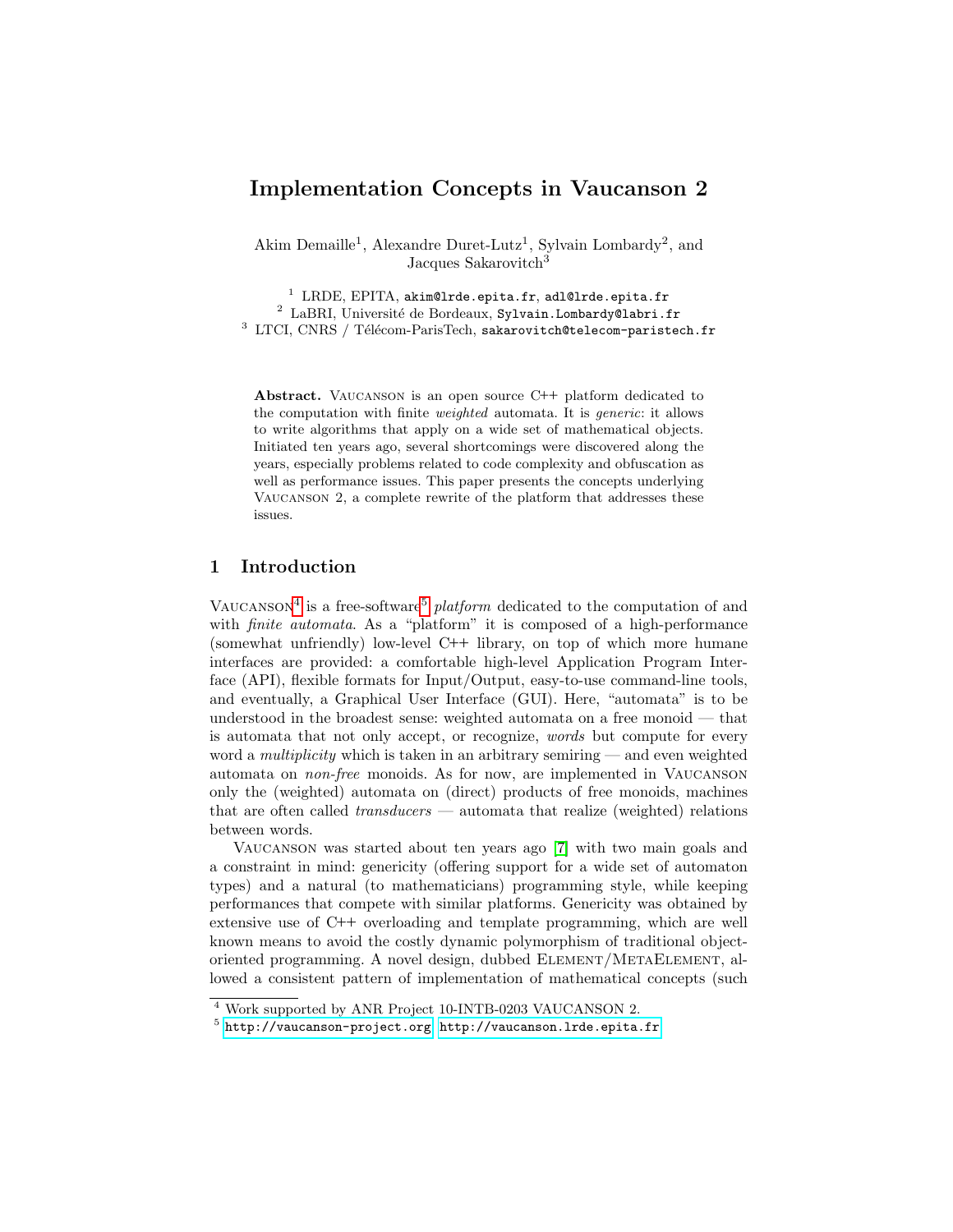as monoids, semirings, series, rational expressions, automata and transducers). Annual releases have shown that genericity was indeed achieved: for instance TAF-Kit, the command-line tools exposed by Vaucanson 1, features about 70 commands on 18 different kinds of automata/transducers [\[9\]](#page-11-1).

However performances did not keep on par. The causes for these poor performances are manifold. For instance "genericity" was sometimes implemented by "generality": instead of a carefully crafted specialized structure, a very general one was used. Most prominently, usual automata, labeled with letters, were implemented as automata whose transitions are labeled by polynomials. The aforementioned ELEMENT/METAELEMENT design also conducted to errorprone, obfuscated code, which eventually impeded the performance of the developers themselves.

The Vaucanson 2 effort aims at keeping the best of Vaucanson 1 (genericity, rich feature set, easy-to-use shell interface, etc.) while addressing its shortcomings.

This paper presents the design of Vaucanson 2, which is only partly implemented. Although much remains to be done, enough is already functional so that we can report on our experience in the redesign of Vaucanson. The remainder of this paper is structured as follows. Section [2](#page-1-0) introduces the fundamental types used in Vaucanson 2, and their implementation is presented in Section [3.](#page-5-0) In Section [4](#page-7-0) we explain how we provide flexible and easy-to-use interfaces on top of an efficient but low-level library. We conclude in Section [5.](#page-10-0)

# <span id="page-1-0"></span>2 Types Implementation

### 2.1 From Typing Automata to Typing Transition

The type of a weighted automaton is classically given by the *monoid*  $M$  of its labels and the *semiring*  $K$  of its weights. For instance, if  $M$  is a free monoid over a finite alphabet A, the weighted automaton is an automaton over finite words; if M is a product  $A^* \times B^*$  of two free monoids (A and B are finite alphabets), then the weighted automaton is actually a transducer. The Boolean semiring B corresponds to usual NFAs, while R can be used for probabilistic automata and  $\langle \mathbb{Z}, \min, +\rangle$  for distance automata.

Such a weighted automaton realizes an application from  $M$  into  $K$ . The applications that can be realized this way are called  $(K-)rational$  series. They are a subset of formal power series over  $M$  with coefficients in  $K$ , that are usually denoted  $\mathbb{K}\langle\langle M\rangle\rangle$ , but seen as applications from M into K, they can also be denoted  $\mathbb{K}^M$ , or, with a notation closer to type theory  $M \to \mathbb{K}$ .

Vaucanson 1 follows this characterization, and, on top of its implementation, the type of a weighted automaton is made of both the type of a monoid and the type of a semiring. The pair Monoid/Semiring is called the context of the automaton (in Vaucanson 1 vocabulary).

This definition of types, based on the algebraic characterization, has two main drawbacks. First, each implementation must support the most general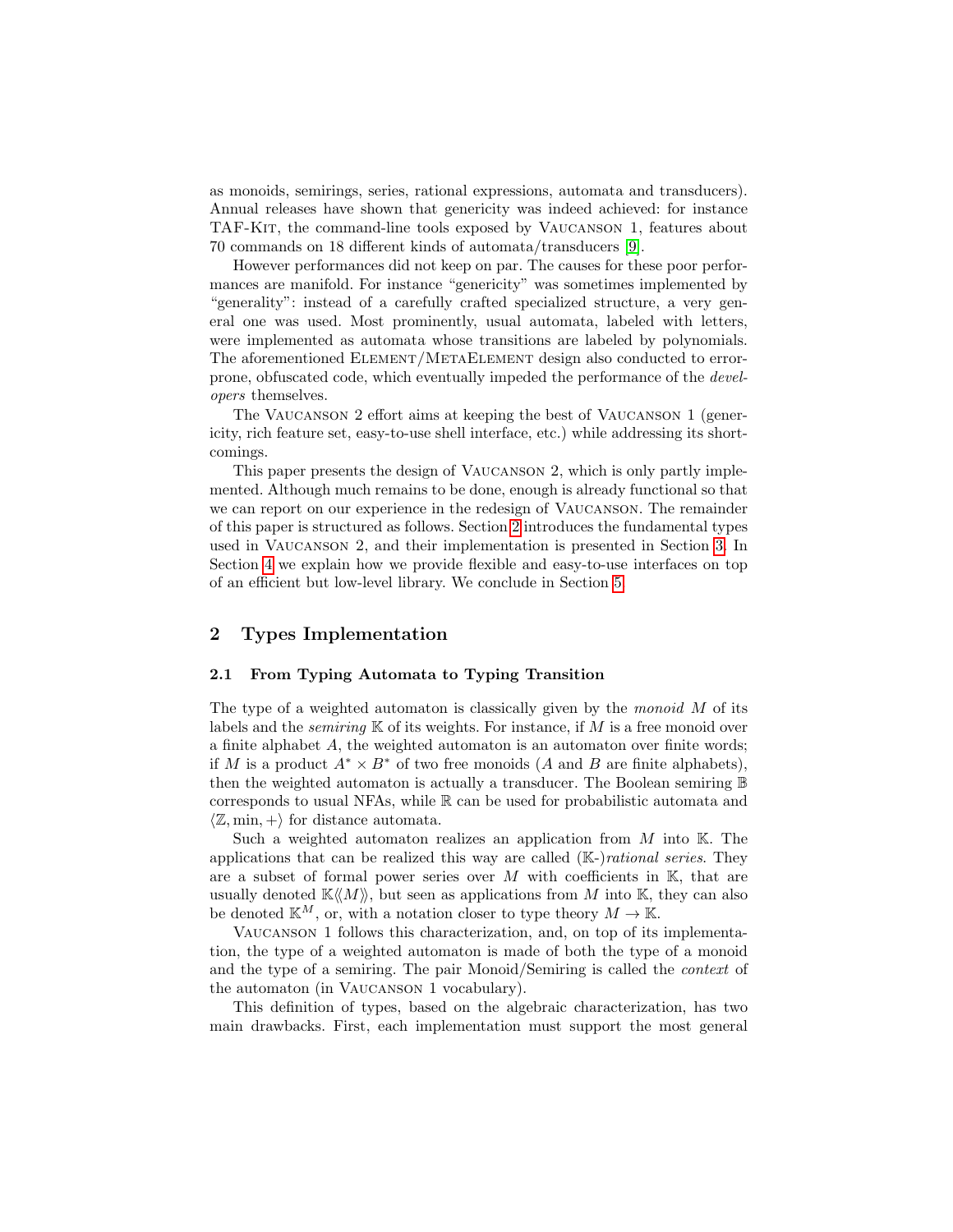automata of a given type. Therefore, any element of  $M$  is accepted as a label of a transition; actually, in Vaucanson 1, labels and weights were handled at the same time, since each transition can be labeled by a polynomial (a linear combination of letters). Second, the application of many algorithms requires the label of the automaton to have a particular form. For instance, the product of two automata (that recognizes the intersection of languages in the case of NFAs) requires the labels of both automata to be letters, or the usual composition algorithm for transducers requires that the transducers are subnormalized. In Vaucanson 1, these prerequisites, crucial for the effective computation, are not enforced statically (i.e., by specific C++ types): they must be checked at runtime.

In the design of Vaucanson 2 we decided to refine our typing system to fit with the effective requirements of algorithms and implementations. It led to focus on typing the transitions rather than the automata themselves. Indeed, even if different automata on words have the same context in the sense of Vaucanson 1, depending whether they are labeled by letters, or letters and  $\varepsilon$ , or by words, their implementation and their behavior w.r.t. algorithms may be very different. Hence, in Vaucanson 2 the type of an automaton is characterized by the type of its transitions, which we name a context. Since the type of a transition depends on the type of its label and of its weight, the context of an automaton in Vaucanson 2 is a pair made from a LabelSet and a WeightSet (Section [2.3\)](#page-2-0). OpenFst [\[2\]](#page-11-2) preceded us, and our contexts are alike their "arctypes".

#### 2.2 Bridge between Structures and Values

The implementation of mathematical objects in Vaucanson 2 follows a pattern, which we name  $ELEMENT/ELEMENTSET$ : the C++ type of values is separated from the C++ type of their set of operations. For instance, weights of both semirings  $\mathbb Z$  and  $\langle \mathbb Z, \min, +\rangle$  are implemented by int, but their operations are defined by the corresponding WeightSets: z and zmin. Other Element/Ele-MENTSET pairs include bool/b, double/r, etc., but also the rational expressions and their set:  $ratexp \leq Context$  ratexpset < Context>. Thanks to this compliance with this ELEMENT/ELEMENTSET duality, rational expressions can be used as weights. The behavior of labels (concatenation, neutral element. . . ) is also provided by a LabelSet.

Whereas Vaucanson 1's Element/MetaElement is a rich and complex design in itself, our segregation between values and their operations is hardly novel. It is a return to N. Wirth's "Algorithms  $+$  Data Structures  $=$  Programs" equation [\[10\]](#page-11-3), phased out by traditional object-oriented programming's "Pro $grams = Objects$ , and resurrected by generic programming à la STL.

#### <span id="page-2-0"></span>2.3 LabelSet and WeightSet

LabelSet: Different Kinds of Label The LabelSet contains the information on the type of the labels, that is the implementation of the labels themselves, the implementation of the elements of the monoid (that may be different: a letter is not implemented as a word). It also knows how to multiply (concatenate) labels.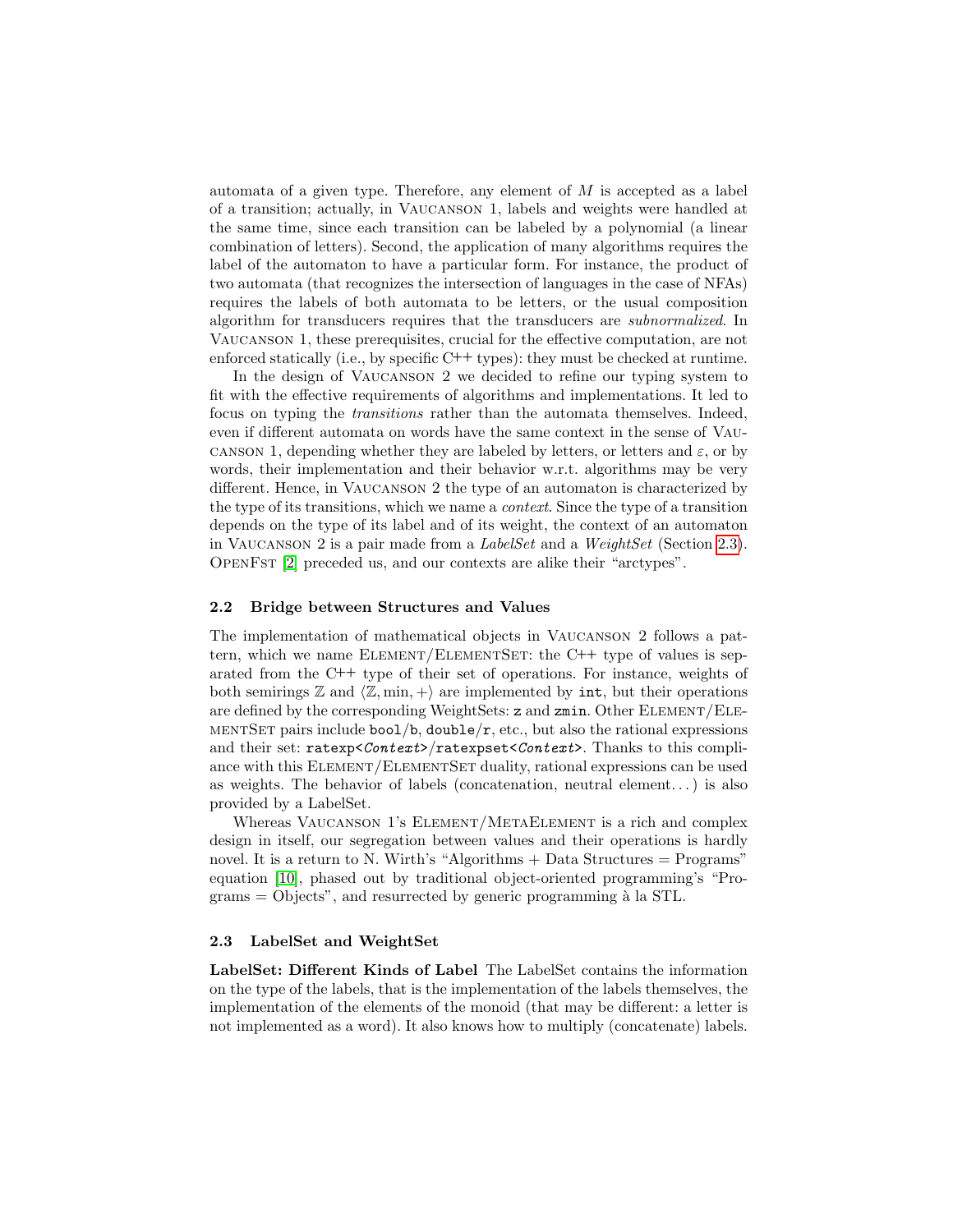Last, but not least, it provides a type called Kind that is used to choose the most appropriate algorithm that has to be applied to the automaton (or rational expression). There are two different kinds: LAW, LAL, and a third sort of automata that is treated as a kind in itself: LAU.

LAW, 'Labels Are Words'. The most general weighted automata have transitions labeled by the elements of a monoid (and weighted by the elements of a semiring). This class is very general, does not correspond to the usual definition of finite automata and is not suitable for many algorithms (determinization, product, evaluation, etc.). However it is the only kind so far that describes automata over direct product of monoids. The LabelSet for the free monoid is called wordset.

LAL, 'Labels Are Letters'. This class of automata corresponds to the usual way NFAs, or even WFAs, are defined: labels are restricted to being letters. It also corresponds to the description of automata as linear representations. Some algorithms require the automata to be in this class, such as the product (which implements the tensor product of the representations) or the reduction algorithm (which can be applied when the weights belong to a field). The LabelSet implementing this kind is letterset.

LAU, 'Labels Are Unit'. This kind corresponds to the case where there is no label, or, equivalently, where every label is the element of a trivial monoid. These automata are therefore weighted graphs (with initial and final values attached to vertices). They prove to be very useful since they allow to unify for instance the state elimination (which computes a rational expression from an automata) and the  $\varepsilon$ -removal algorithms. Its LabelSet is unitset.

WeightSet: Different Values The WeightSets define the nature of the weights, and the operations that apply. They must provide addition, multiplication and Kleene-star operators. Currently, basic WeightSets include (i) Booleans  $\langle \mathbb{B}, \vee, \wedge \rangle$ , implemented by the class b; (ii) integers,  $\langle \mathbb{Z}, +, \times \rangle$  and  $\langle \mathbb{Z}, \min, +\rangle$ , implemented by z and zmin; (iii) double precision floats  $\langle \mathbb{R}, +, \ast \rangle$ , implemented by r.

Every object that offers the same set of methods, i.e., every object that satisfies the *concept* of WeightSet can be used. For instance, rational expressions can be used as weights, even though they do not form a semiring.

#### 2.4 Implementation of Contexts

In Vaucanson 2, the LabelSets manage the labels. Most aspects of labels are static: their type (e.g., char, std::string, etc.) as well as the operations or services that are available (algebraic operations, iteration on generators, etc.). Others aspects may vary at runtime: an alphabet (a set of letters) is needed to fully define a LabelSet (except for LAU). Therefore, LabelSets are C++ objects (values), not just classes.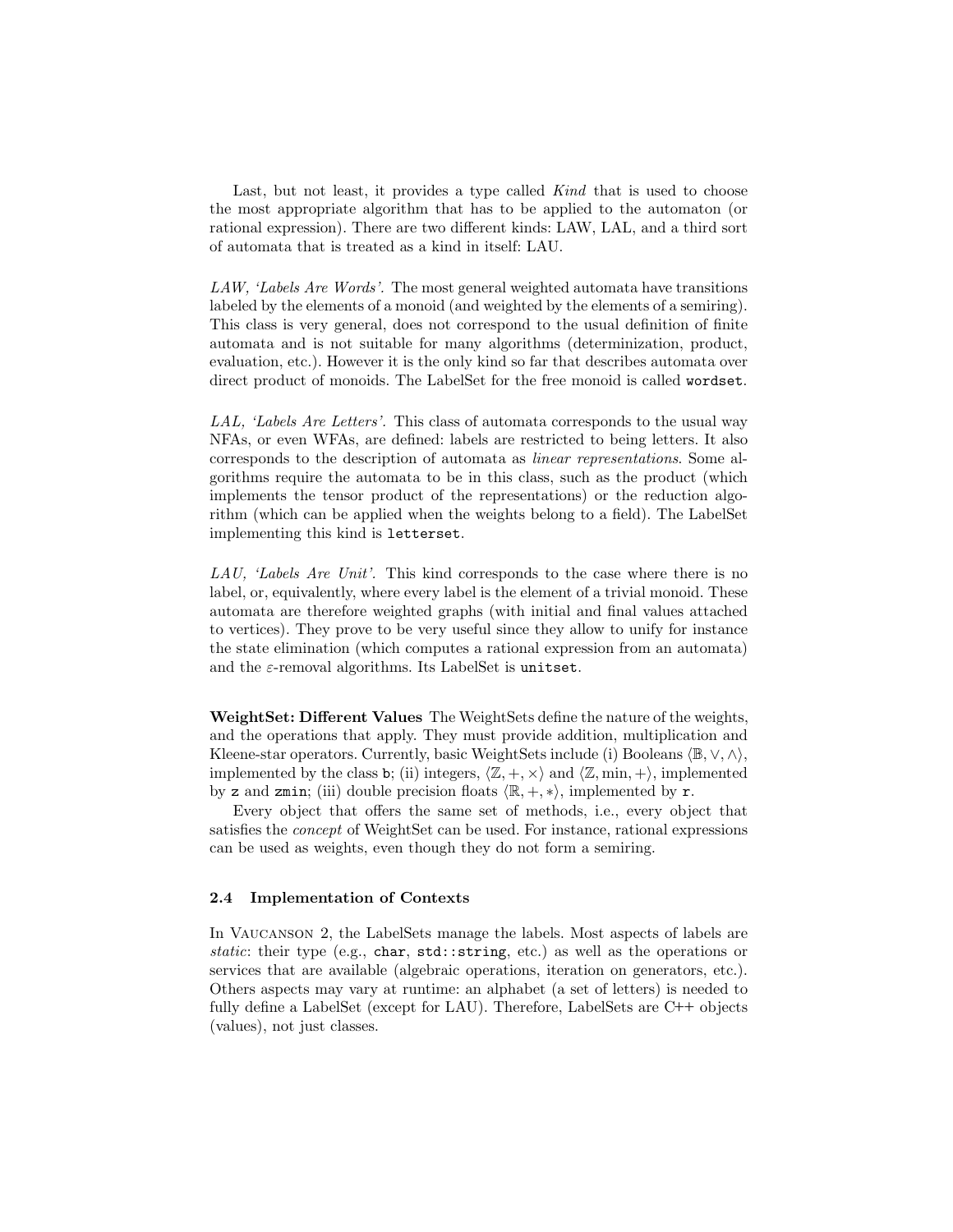

<span id="page-4-0"></span>Fig. 1. Anatomy of lal\_char(ab)\_b, the C++11 implementation of  $\{a, b\} \rightarrow \mathbb{B}$ , the context for Boolean automata. Class template (named generics in  $C#$  and Java) generate classes once provided with parameters, in angle brackets. For instance, set\_alphabet is a class template expecting a single parameter (a class), and set\_alphabet<char\_letters> is class.

Basic WeightSets (b, zmin, etc.) could be defined only as types, but more complicated weights, like rational expressions (cf. Section [3.2\)](#page-6-0), require runtime values.

Because they depend on runtime values, contexts are objects (not just classes) which aggregate an instance of a LabelSet and an instance of a WeightSet. Contexts are the cornerstone on top of which the whole Vaucanson 2 platform types its mathematical entities (words, weights, automata, rational expressions etc.). As such, they could be named "types", but it would lead to too much confusion with C++'s own types. However, these (Vaucanson 2) "types" have names which we write with quotes (e.g., " $l$ al\_char(ab)\_b"), which should not be confused with the C++ objects that implement them, even though C++ names match those of the types, written without quotes (e.g.,  $\text{la}_\mathbf{r}$ ).

The context of Boolean automata (see Fig. [1\)](#page-4-0) will help understanding the C++ implementation of contexts. This context object is named "lal\_char(ab)\_b". As any object, it is the instantiation of a Type, provided with Arguments.

We name the  $C++$  Type  $\text{lail\_char\_b}$ . It is a context  $\mathbb{I}$ , which aggregates a LabelSet (1a1\_char) and a WeightSet (b). Since we define an LAL context, the LabelSet is letterset  $(2)$ , which must be provided with the type of the letters. The alphabet 3 is a set of letters. We designed alphabets to work on different types of letters, char, but also int; in Fig. [1](#page-4-0) we work with the traditional C++ type for characters, char, provided by the char\_letters class  $(4)$ . The effective set of these letters is given in  $(6)$ . The WeightSet is b, i.e.,  $\langle \mathbb{B}, \vee, \wedge \rangle$ . In this case, b needs no argument, so none is provided  $\mathbb{O}$ . Table [2](#page-5-1) gives more examples of contexts.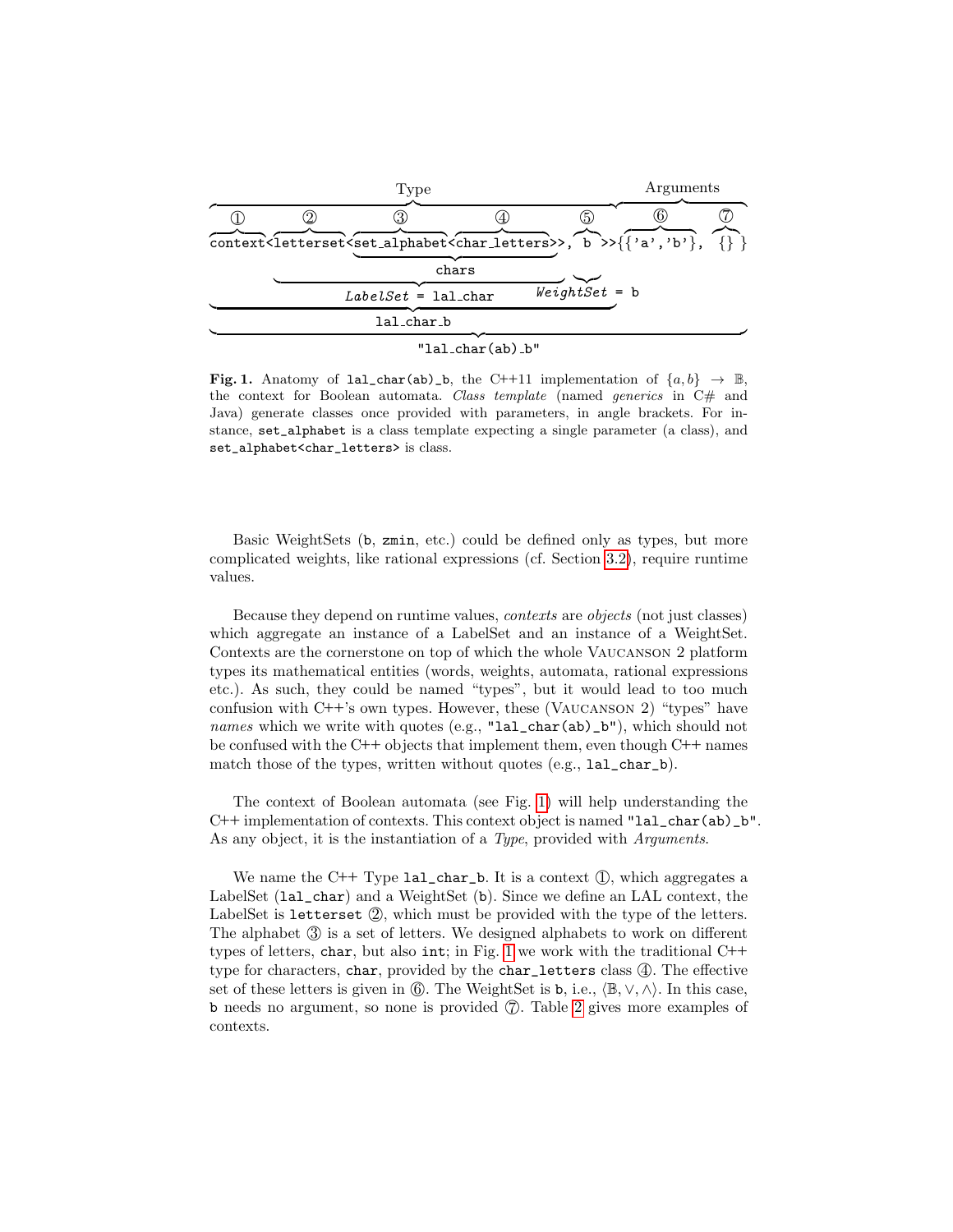| Context                                                                                        |                                                            |
|------------------------------------------------------------------------------------------------|------------------------------------------------------------|
|                                                                                                |                                                            |
| $C++$ Type                                                                                     | $C++$ Initializers                                         |
| VAUCANSON Static Name                                                                          | VAUCANSON Dynamic Name                                     |
| ${a,b}\rightarrow\mathbb{B}$                                                                   |                                                            |
| context <letterset<chars>, b&gt;</letterset<chars>                                             | $\{\{'a', 'b'\}, \{\}\}$                                   |
| "lal_char_b"                                                                                   | $"lal_{char}(ab)_{b"$                                      |
| ${a,b}^* \rightarrow \mathbb{Z}$                                                               |                                                            |
| context <wordset<chars>, z&gt;</wordset<chars>                                                 | $\{\{'a', 'b'\}, \{\}\}$                                   |
| "law_char_r"                                                                                   | " $law_{char}(ab)_{z}$ "                                   |
| $\{1\} \rightarrow \{a, b\} \rightarrow \mathbb{Z}$                                            |                                                            |
| context <unitset,< td=""><td><math>\{\{\}</math>, <math>\{\}'</math>a', 'b'}}</td></unitset,<> | $\{\{\}$ , $\{\}'$ a', 'b'}}                               |
| ratexpset <letterset<chars>, z&gt;&gt;</letterset<chars>                                       |                                                            |
| "lau_ratexpset <lal_char_z>"</lal_char_z>                                                      | "lau_ratexpset <lal_char(ab)_z>"</lal_char(ab)_z>          |
| $\{a,b\} \rightarrow \{x,y\} \rightarrow \mathbb{Z}$                                           |                                                            |
| context <letterset<chars>,</letterset<chars>                                                   | $\{\{'a', 'b'\}, \{'x', 'y'\}\}$                           |
| ratexpset <letterset<chars>, z&gt;&gt;</letterset<chars>                                       |                                                            |
| "lal_char_ratexpset <lal_char_z>"</lal_char_z>                                                 | "lal_char(ab)_ratexpset <lal_char(xy)_z>"</lal_char(xy)_z> |

<span id="page-5-1"></span>Table 2. Examples of contexts. chars stands for set\_alphabet<char\_letters>, an alphabet whose letters and words are of type char and std::string.

## <span id="page-5-0"></span>3 Object Implementation

#### 3.1 Automata

The design of automata in Vaucanson 2 is driven by their API, which was designed after the experience of Vaucanson 1 to allow easy and efficient implementation of algorithms. It offers a number of methods to access both in reading and writing to the automaton content. The automaton is the object that "knows" how to manipulate all sub-entities like states, transitions, labels or weights. Following the Element/ElementSet principle, these are only values (that may be numbers, pointers or structures) with no methods; they can be handled directly by the automaton or in some cases by the ELEMENTSET objects (the LabelSet or the WeightSet) that can be retrieved from the automaton.

To make the use of the Vaucanson library as intuitive as possible, all the algebraic information is confined in the context object. An automaton is therefore a class template that depends on the implementation of the automaton, where the template parameter is the context. For instance, the class template  $mutable_automaton **Context** is a linked list based implementation that sup$ ports all the API. Vaucanson 2 provides also some wrappers that can be applied to a totally defined automaton (implementation and context). For instance, the class template transpose\_automaton<Automaton> wraps an automaton to present a reverse interface, read and write.

The API of mutable\_automata is totally symmetrical: the forward and backward transition functions are both accessible. Other implementations can be provided that partially implement the API, e.g., forward\_mutable\_automaton (and backward\_mutable\_automaton for symmetry), which does not track incoming transitions, should improve performances in most cases. More wrappers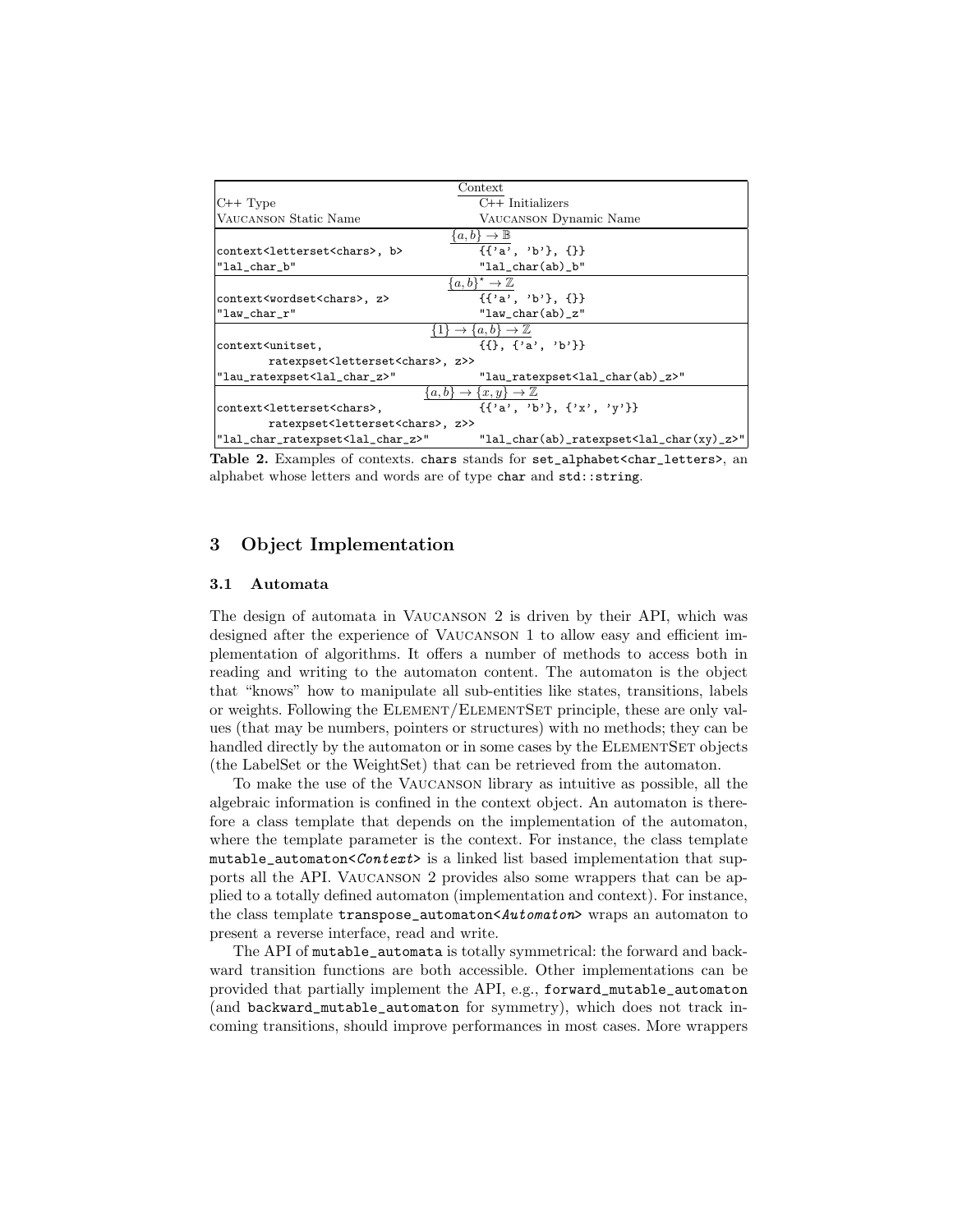can also be provided, for instance to change the alphabets, to change the weight sets and so on.

Our API is designed to support implementation of automata computed onthe-fly as well [\[6\]](#page-11-4).

Pre and Post States Weighted automata feature not only weights on transitions but also on the initial and final states. An implementation keeping these initial and final weights on states is awkward, as we found out in Vaucanson 1. The data structure is heavy, and the API error-prone.

In Vaucanson 2, weights on initial states are modeled as weights on (plain) transitions from pre, a (unique) invisible "preinitial" state, to every initial state. These transitions are labeled by a fresh label, denoted by  $\hat{\boldsymbol{\mathsf{s}}}$ , which can be interpreted as the empty word. As a consequence the initial weights are handled seamlessly, which simplifies significantly the implementation of several algorithms. Besides, since there is a single pre state, algorithms that start by loading a queue with the initial states (e.g., determinization) can now push only pre and let the loop iterate on the successors.

The final weights are handled in a similar fashion, with post, a (unique) invisible "postfinal" state.

#### <span id="page-6-0"></span>3.2 Rational Expressions

Although the concept of "context" emerged to design our implementation of automata, it fits perfectly the same job to define the nature of the corresponding rational expressions. By virtue of the ELEMENT/ELEMENTSET principle, rational expressions are implemented by ratexp<Context> and manipulated by ratexpset<Context>.

Syntax Vaucanson, 1 and 2, supports weighted rational expressions, such as  $a + (2b)^{\star} + 3(c^{\star})$ . Because weights can be arbitrarily complex, we delimit them with braces:  $a+(2)b)*(3(c*)$ .

Vaucanson 1 provides customizable syntax for rational expressions: one can define which symbols are used for the constants 0 and 1 (denoting the empty language and empty word), and so forth. In the predefined parser of Vaucanson 2  $\zeta$  and  $\zeta$  denote 0 and 1. Because braces are already used for weights they cannot be used for the generalized quantifiers as in POSIX extended notation ( $a\{\text{min},\text{max}\}\)$ , we denote them  $a(*\text{min},\text{max})$ ). Other parsers can be added to support alternative syntaxes.

Contexts Like automata, rational expressions support not only various types of weights, but also of labels — for simplicity and by symmetry with automata, we name "labels" the "atoms" of rational expressions. They are therefore parameterized by a context. Classical rational expressions such as '(a+b)\*a(a+b)' use letters ('a' and 'b') as atoms, and Booleans as weights ("true" is implicit): their context is "lal\_char(ab)\_b".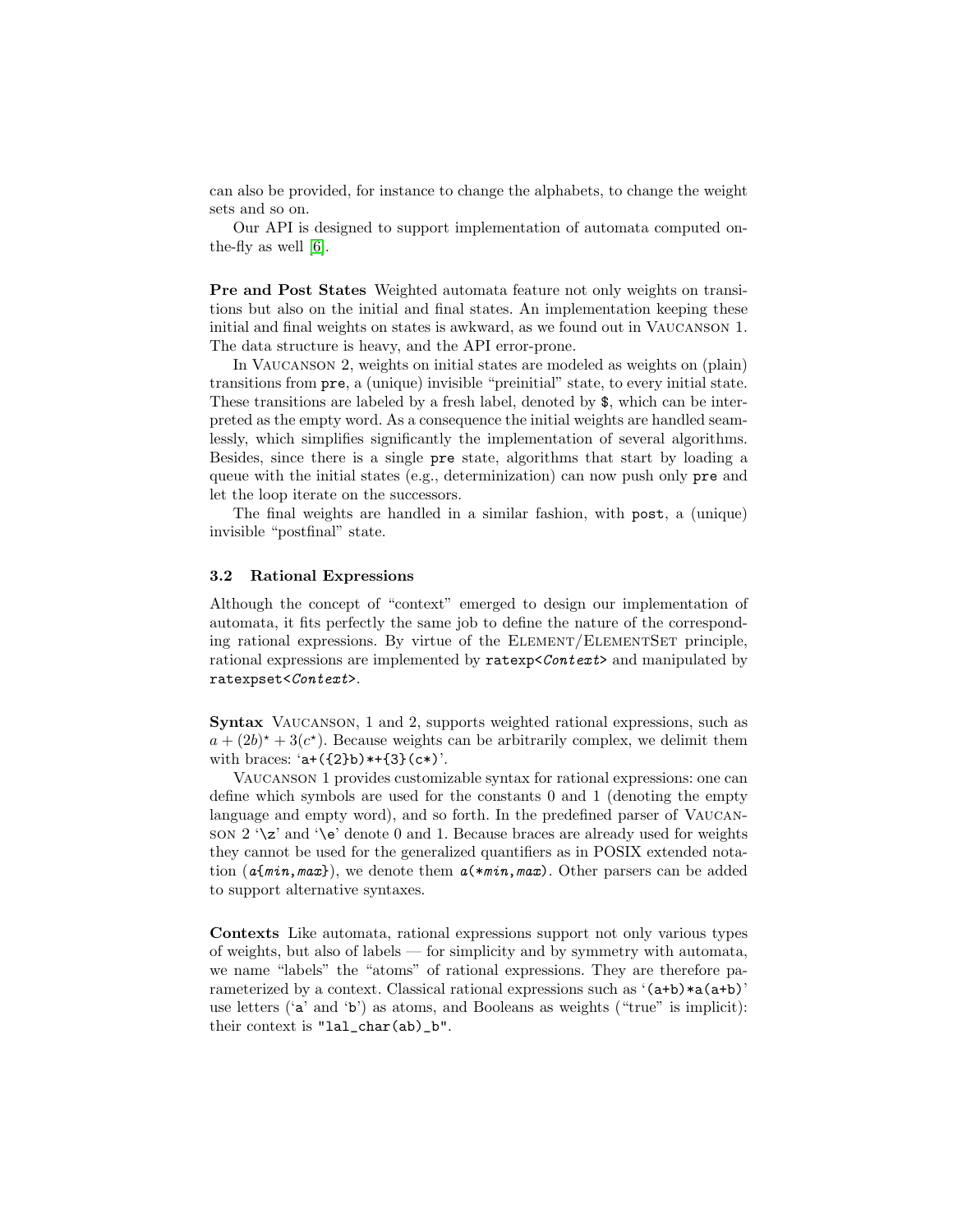Labels may also be words (LAW) or reduced to 1 (LAU). Weights may be integers (e.g., 'one+{2}(two)+{3}(three)' from "law\_char(ehnortw)\_z") or even rational expressions: '{{1}x}a+{{2}y}b' is a rational expression from "lal\_char(ab)\_ratexpset<lal\_char(xy)\_z>" (see Table [2\)](#page-5-1).

Associativity, Commutativity We intend to experiment with different implementations of rational expressions, including relying on associatitivity and commutativity. To this end, our ratexp structure supports variadic sums and products. It is up to ratexpset to decide whether to exploit this feature or not. Currently sums and products are binary, and only straightforward rewritings are performed on rational expressions ("Trivial Identities", [\[9,](#page-11-1) Table 2.5]).

### <span id="page-7-0"></span>4 Dynamic Polymorphism Implementation

### 4.1 Dynamic I/O routines

Contexts Input/Output As its predecessor, Vaucanson 2 is more than just a C++ library: it is a platform that provides a set of tools to manipulate automata and rational expressions, means to save and restore them, eventually a GUI, etc. I/O of automata and rational expressions is therefore crucial, which requires a means to save, and read, their type. In short, a file containing a Boolean automaton must specify that it is a Boolean automaton. This is achieved by I/O support for contexts.

Vaucanson 2 can compute a name from a context, and conversely it can build a context from its name. Examples of (dynamic) context names are pro-vided in Table [2;](#page-5-1) for instance the name for  $\{a, b\} \to \mathbb{B}$  is "lal\_char(ab)\_b". Static names are computed from the (dynamic) names by removing the alphabets: "lal\_char\_b".

Vaucanson 1 relies on FSMXML [\[4\]](#page-11-5) for typed I/O: specific tags define the algebraic context of the stored automaton or rational expression. Context names play a similar role in Vaucanson 2's I/Os.

Dynamic Automaton/Rational Expression Input Vaucanson 2 aims at providing an even larger set of algorithms than Vaucanson 1, yet in a more flexible way. TAF-KIT 2 consists of a unique binary that replaces the set of binaries of TAF-Kit 1. The following command lines for the computation of the product of two automata and for the construction of the standard (or position) automaton of an expression show the contrast between both interfaces.

```
# Vaucanson 1: use the context−specific tool.
\text{\$ vcsn-char-z product a.xml b.xml > c.xml \# product of automata a and b\sqrt{$} vcsn-char-z -a abc standard '{2}a+{3}c' > s.xml \# automaton for 2a+3c# Vaucanson 2: use the generic tool, the context is handled dynamically.
$ vcsn product a.xml b.xml > c.xml
\text{\$ vcsn -C 'lal_char(abc)_z' standard -e '{}2a+{}3c' > s.xml }
```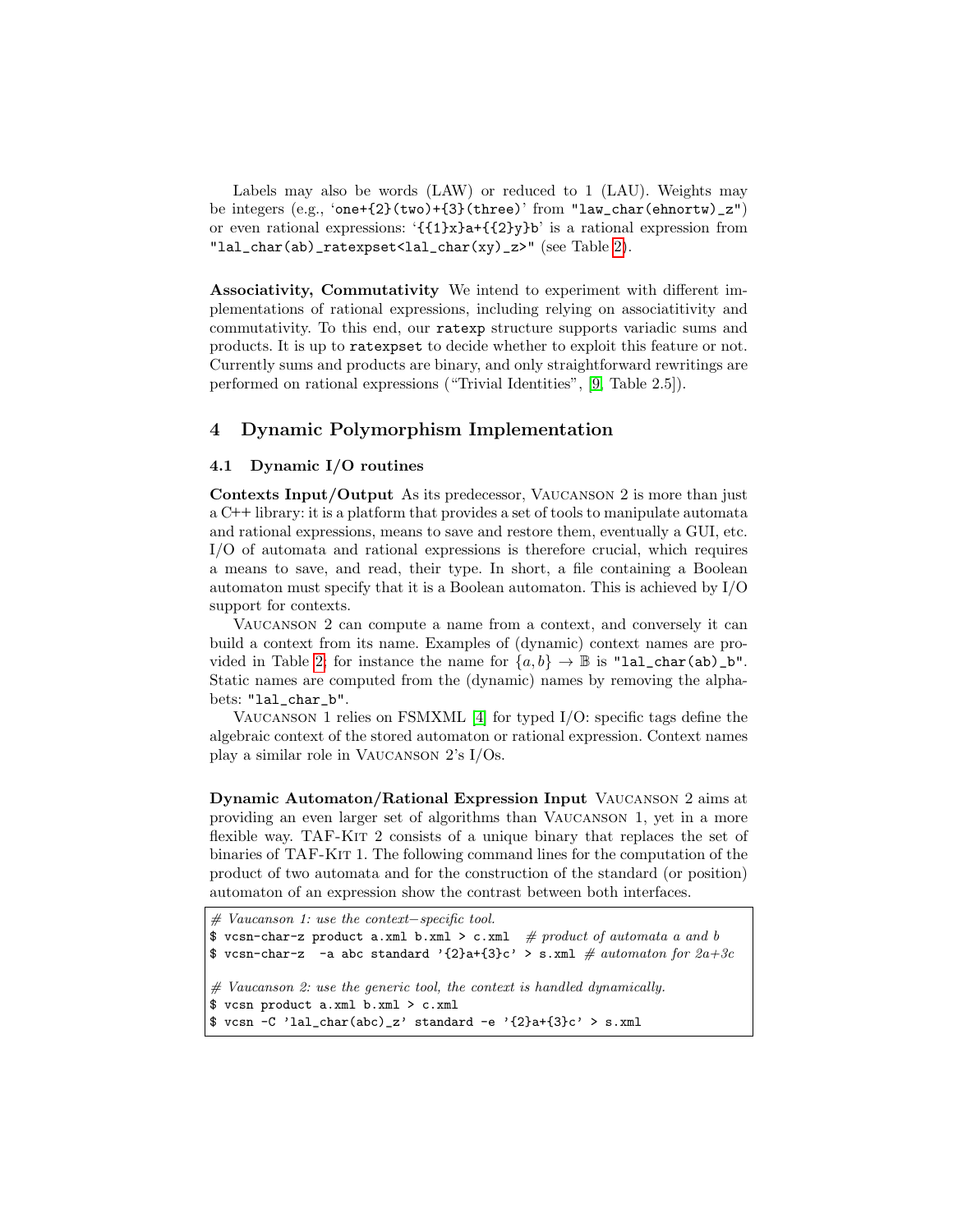In TAF-KIT 1, there is a command for every single context (here,  $vcsn - char-z$ ), while in TAF-KIT 2 context is just data of a unique command ( $vcsn$ ). The context must be either carried by the argument, for instance in the FSMXML description of an automaton, or provided with a simple command line option  $(-C')$ lal\_char(abc)\_z'). In either case, the very profound difference between the static nature of the C++ library and the dynamic one of data must be resolved. This is addressed by our static/dynamic bridge.

#### 4.2 Dynamic Calls to Static Algorithms

Static/Dynamic Polymorphisms *Polymorphism* is the ability for a single function name to denote several implementations that depend on the type of its argument(s). It provides a means to specialize algorithms: some can be run on automata of special kind, with special type of weights, or special type of labels, others may have different versions according to the type of weights or of labels. For instance, determinization applies to Boolean automata only, product to LAL automata only, etc. The elimination of  $\varepsilon$ -transitions gives an example of the second kind: any closure algorithm works on Boolean automata, for automata with weights in  $\mathbb Z$  it boils down to an algorithm that tests for acyclicity, and for automata with weights in R, it is again another algorithm [\[8\]](#page-11-6).

The dynamic polymorphism (i.e., specialization selection at runtime via virtual tables) provides a flexible solution to these problems: roughly, when a method is called on an object, the exact type of this object is examined at run time and the corresponding implementation is then called. It is the essence of object-oriented programming. Unfortunately this elegant mechanism slows down the execution of the program when used in intensive computation loops.

C++ offers another mechanism, templates, that allows static polymorphism (i.e., specialization selection at compile time). Functions and classes can be parameterized by one or several types (or constants); some specific implementations can also be provided for particular types (see Fig. [1\)](#page-4-0). When a method is called on an object, the type of this object is known at compile time and the method, if needed, is compiled especially for this type. Method invocation is then as efficient as a plain function call. There are some drawbacks to this mechanism. First, every object must be precisely typed: the type of an automaton shows its implementation and is moreover parameterized by the type of its labels and weights, which can themselves be parameterized. Hence, users of the library may handle quite complicated types. For instance the type for a classical Boolean automaton is mutable\_automaton<context<letterset<set\_alphabet<char\_letters >>, b> (see Table [2](#page-5-1) for a description of the context part). Second, to compile binaries that offer all the required algorithms for each type of automata, the corresponding functions must be compiled for each of these types. The compilation, as a consequence, is an extremely long process, and the introduction of a new "context" (that is, a new kind of weights, labels or implementation) needs a configuration to specify which algorithms need to be compiled.

This is our experience with Vaucanson 1; compiling the whole package and the 18 commands of TAF-Kit takes hours (annoying for users, crippling for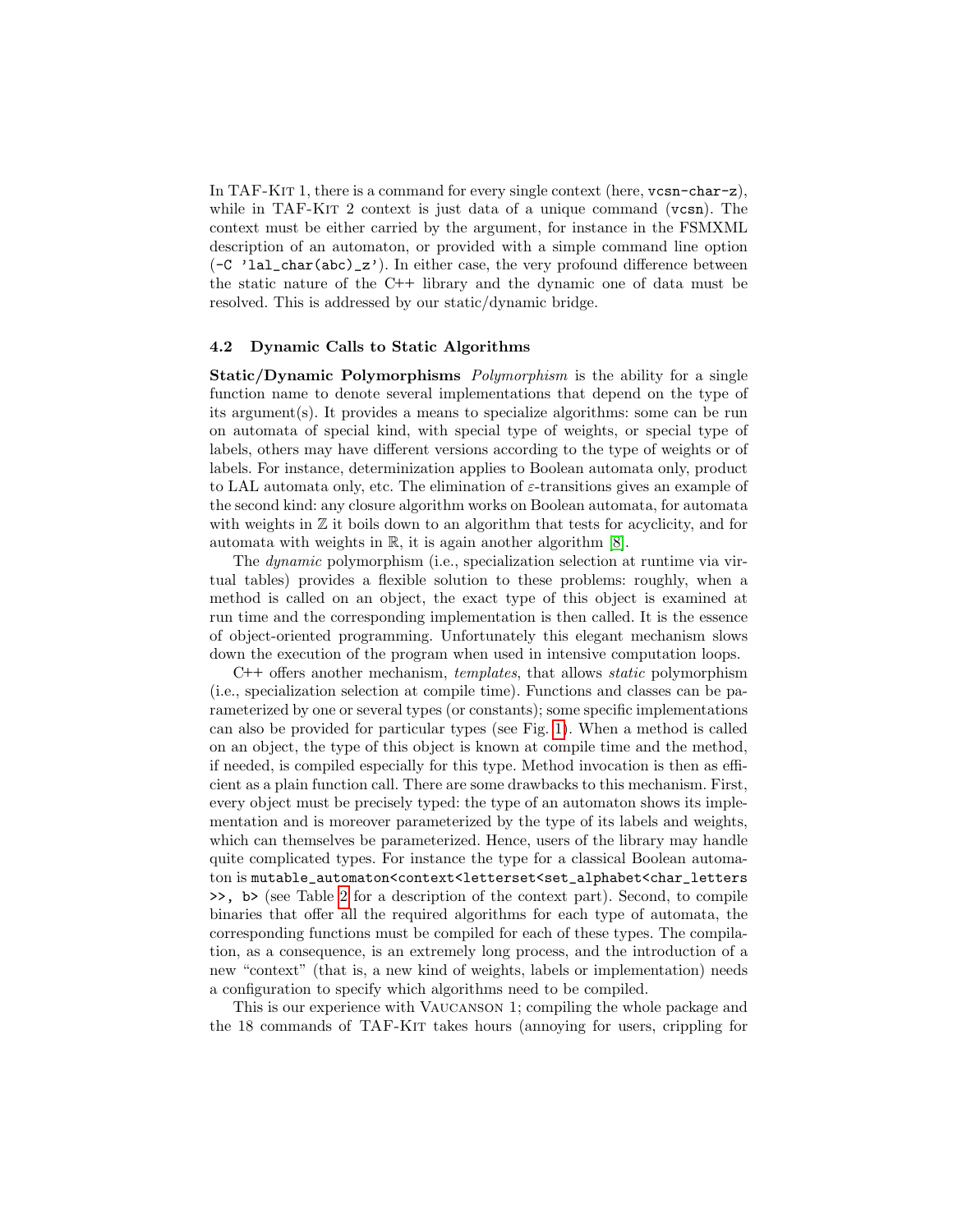```
template <typename Context> void
static(const string& lhs, const string& rhs, const string& word)
{
 using automaton_t = vcsn::mutable_automaton<Context>;
 automaton_t l = vcsn::read_automaton_file<math>\langle \text{auto} \rangle (lhs);
 automaton_t r = vcsn::read_automaton_file<automaton_t>(rhs);
 automaton_t prod = vcsn::product<automaton_t, automaton_t>(1, r);
 typename Context::weight_t w = vcsn::eval<automaton_t>(prod, word);
 prod.context().weightset()->print(std::cout, w);
}
void dynamic(const string& lhs, const string& rhs, const string& word)
{
 using namespace vcsn::dyn;
 autom 1 = read_automaton_file(lhs);automaton r = read_automaton_file(rhs);automaton prod = product(1, r);weight w = eval(pred, word);print(w, std::cout);
}
```
<span id="page-9-0"></span>Fig. 3. Static/Dynamic APIs: evaluation of the word word by a product of the automata stored in the files named lhs and rhs. The dynamic routine hides the complexity of templated programming, demonstrated by static. It is also more flexible, as it can be invoked with automata of equal algebraic type, but of different C++ types (e.g., a transpose\_automaton and a mutable\_automaton).

developers!). Beside, the resulting API was repelling, and very few people dared programming with the library, and preferred to use TAF-Kit.

To address these shortcomings while keeping the good properties of static polymorphism (efficiency and rigorous type checking), Vaucanson 2 provides a two-level API (see Fig. [3\)](#page-9-0). The low-level API, named "static", is fully typed: the C++ types of the object are precise and heavily templated. When programming at this level, the user is in charge of every detail, including memory management. For sake of efficiency, all the algorithms of the library are written at the static level: dynamic polymorphism and its costs are avoided. The high-level API, named "dynamic", provides the user with the comfort of dynamic polymorphism, but at such a coarse grain that its cost is negligible (to select the appropriate version of an algorithm, not in the implementation of the algorithms themselves). This layer takes in charge details such as the exact type of the objects, and memory management.

Dynamic Access to Template Algorithm Fig. [4](#page-10-1) demonstrates how the dynamic API invokes the low-level one. In the high-level API, an automaton a1 is handled as a  $dyn::automaton$ , whatever its exact type. When the user invokes dyn::determinize(a1), several steps must occur. First a1 is asked for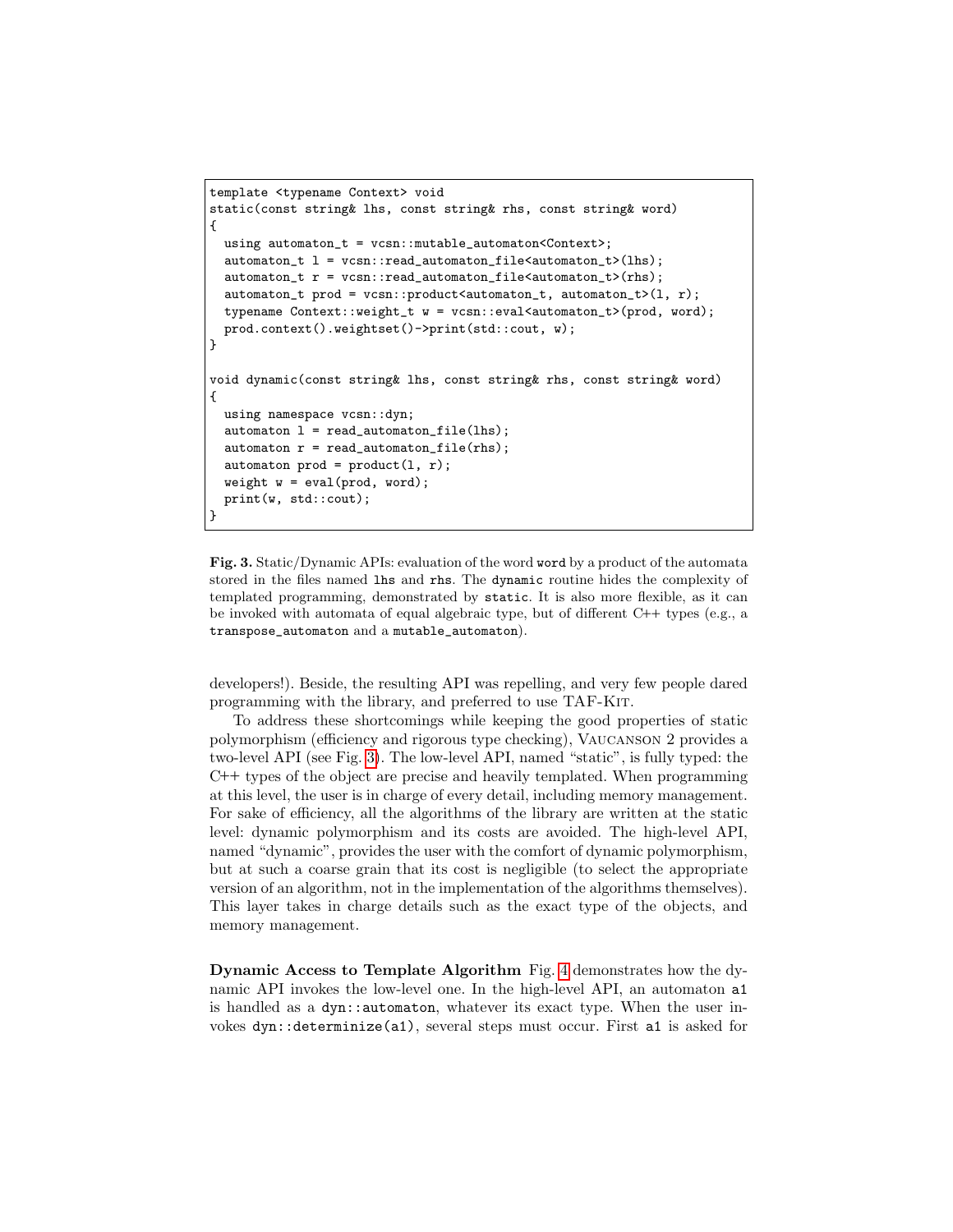

<span id="page-10-1"></span>Fig. 4. Dynamic invocation on top of templated implementations. For conciseness, in this diagram b\_aut denotes the type of Boolean automata, mutable\_automaton<context<letterset<set\_alphabet<char\_letters>>, b>, the "exact" type of the automaton a2, contained by the dynamic automaton a1.

the name of its exact type (n1 in Fig. [4\)](#page-10-1). This string is used to query a registry of all the static bridges of determinize. These bridges all have the same type  $(\text{dyn}:$  automaton  $\rightarrow$  dyn:: automaton), yet they are parameterized by the exact type. Once the specific det\_bridge<b\_aut> is obtained, it is invoked with a1 as argument. The bridge extracts a2, the static automaton, from a1, and invokes the low-level determinize, whose type is b\_aut -> b\_aut. Its result, the static automaton d2, is returned to the bridge, that wraps it in the dynamic automaton d1, which is eventually returned to the user.

As far as we know, this two-layer technique to implement dynamic polymorphism on top of static polymorphism is unpublished. However several of its components have already been documented in the literature. For instance, dynamic objects such as dyn::automaton implement the External Polymorphism design pattern [\[3\]](#page-11-7). The implementation of algorithm registries is very similar to "Object Factories" [\[1,](#page-11-8) Chap 8.], an implementation of the Abstract Factories [\[5\]](#page-11-9) tailored for C++.

## <span id="page-10-0"></span>5 Conclusion and Future Work

Vaucanson 2 is a complete rewrite of the Vaucanson platform. Its whole design relies on objects called "contexts" that behave as a custom typing-system for automata and rational expressions. They are also the cornerstone of the twolevel API, which provides an easy-to-use and flexible dynamic interface on top of an efficient static C++ library. Although Vaucanson 2 is still in its early phase, it already features  $30+$  different dynamic algorithms (including I/O) and  $15+$ predefined contexts. The benchmarks show that the new concepts have a clear and positive effect on performances. For instance, as of mid 2013, Vaucanson 2 is about 2.5 times faster on determinization than its predecessor, and 50% slower than OpenFst.